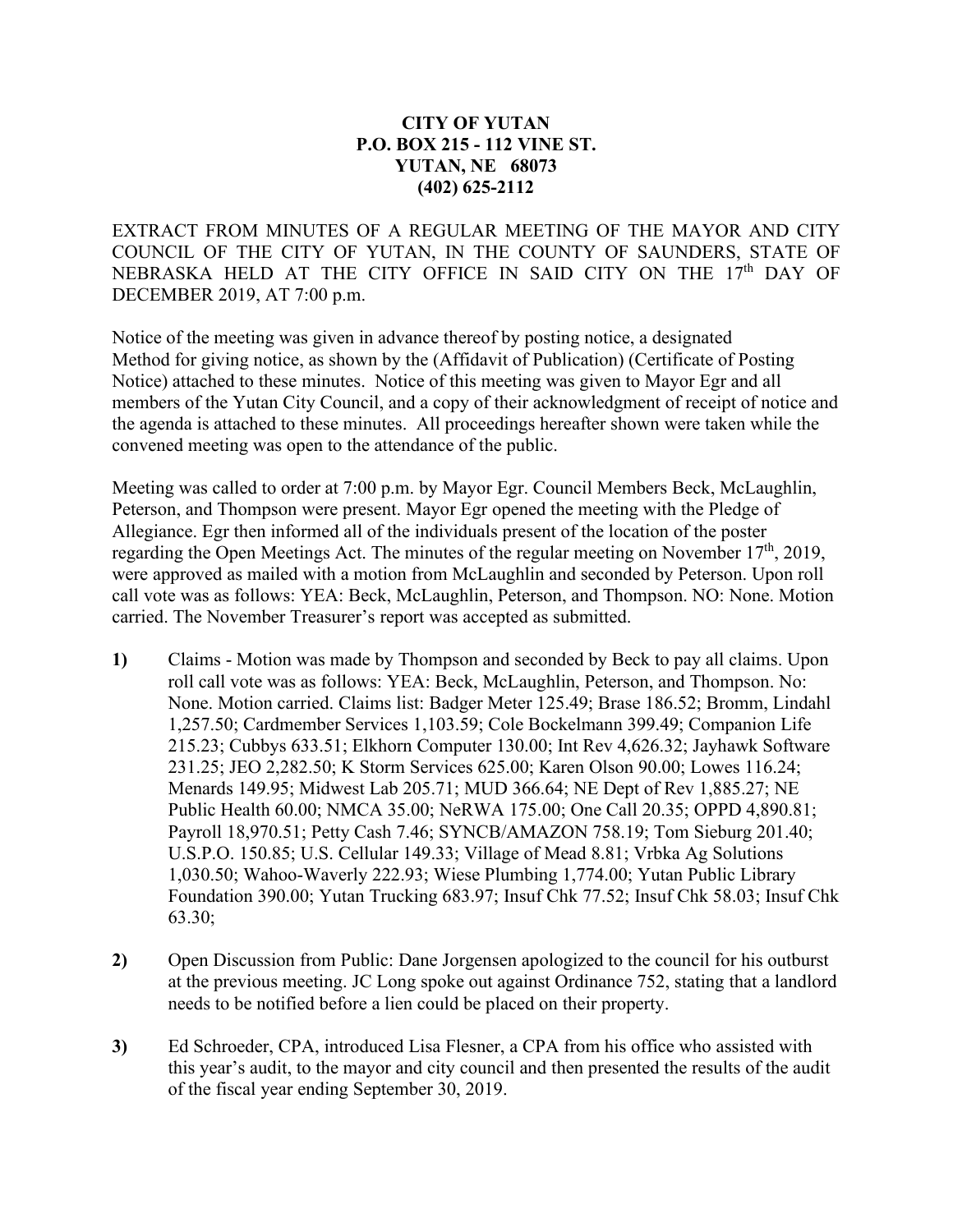- **4)** JEO engineer Zach Schulz gave the council an update on the proposed water main project to upsize the 4-inch water main on three to four blocks on  $4<sup>th</sup>$  Street to address issues of low water pressure on the east side of town when certain conditions are present. Mr. Schulz explained that he would like to run additional tests to ensure that the planned improvements would actually solve the issue, as some of the existing test results were unexpected given what the engineers know of the City's water system. Mr. Schulz stated that he feels it is generally a good idea to replace 4-inch water mains with larger pipes, but given the financial implications of this project, he believes it is worth looking into low-cost or no-cost solutions before committing to a project that may not fully address the issue at hand. Council Member Peterson asked for an estimated timeline for the additional tests and was told that the tests will likely need to wait, as they involve running water out of fire hydrants which would result in icy streets and sidewalks in this weather.
- **5)** City Administrator Bockelmann explained to the council that the City received two proposals for the design work and bidding process for the Cedar Drive overlay project: one from JEO Consulting Group and one from Lamp Rynearson. Street Superintendent Steve Parr, from JEO, explained the process that JEO went through to create their proposal for this project, including a site visit inspection and meetings with City staff to identify problem areas within the project site. Mr. Parr proposed, as part of JEO's scope of work, the completion of a topographic survey for elevation data to fix drainage issues and bring sidewalks up to ADA compliance. He described the design and bidding process as set forth by JEO's scope of work. Council Member Peterson asked how long the street would be impacted by the project, and Mr. Parr estimated that the street would be shut down during business hours for a day or two and would close for one to two days during the asphalt overlay operation. Council Member Peterson then asked for estimated date of project completion and was told that it would be decided during the bidding process. Mr. Parr explained the timeline for advertising bids which must account for the legal requirements for public notice and remain open for a specified period of time. He also explained that, if there are items within the scope of service that City staff would like to handle internally to reduce the cost of JEO's proposal, they are more than open to that and will talk to the City about those possibilities going forward. Caleb Snyder, from Lamp Rynearson, was then given the opportunity to speak on their proposal. Mr. Snyder stated that their process would be very similar to what Steve Parr described for JEO's scope of work. He noted that one difference between the proposals was that Lamp Rynearson would be more involved in the bidding process and would advertise directly to contractors. Mr. Snyder told the council that, once approved, he would expect their designs to be completed in six weeks but also mentioned that contractors would be unable to get asphalt until mid-April for the project. A motion to authorize Mayor Egr to enter into an agreement with Lamp Rynearson for an amount not to exceed \$14,700 was made by Thompson and seconded by Beck. Upon roll call, vote was as follows. YEA: Thompson and Beck. NO: McLaughlin and Peterson. Mayor Egr was called upon to vote to break the tie. YEA: Egr. Motion carried.
- **6)** Melvin Sudbeck from Melvin Sudbeck Homes, Inc. was in attendance to have an informal discussion with the council about his preliminary redevelopment plans for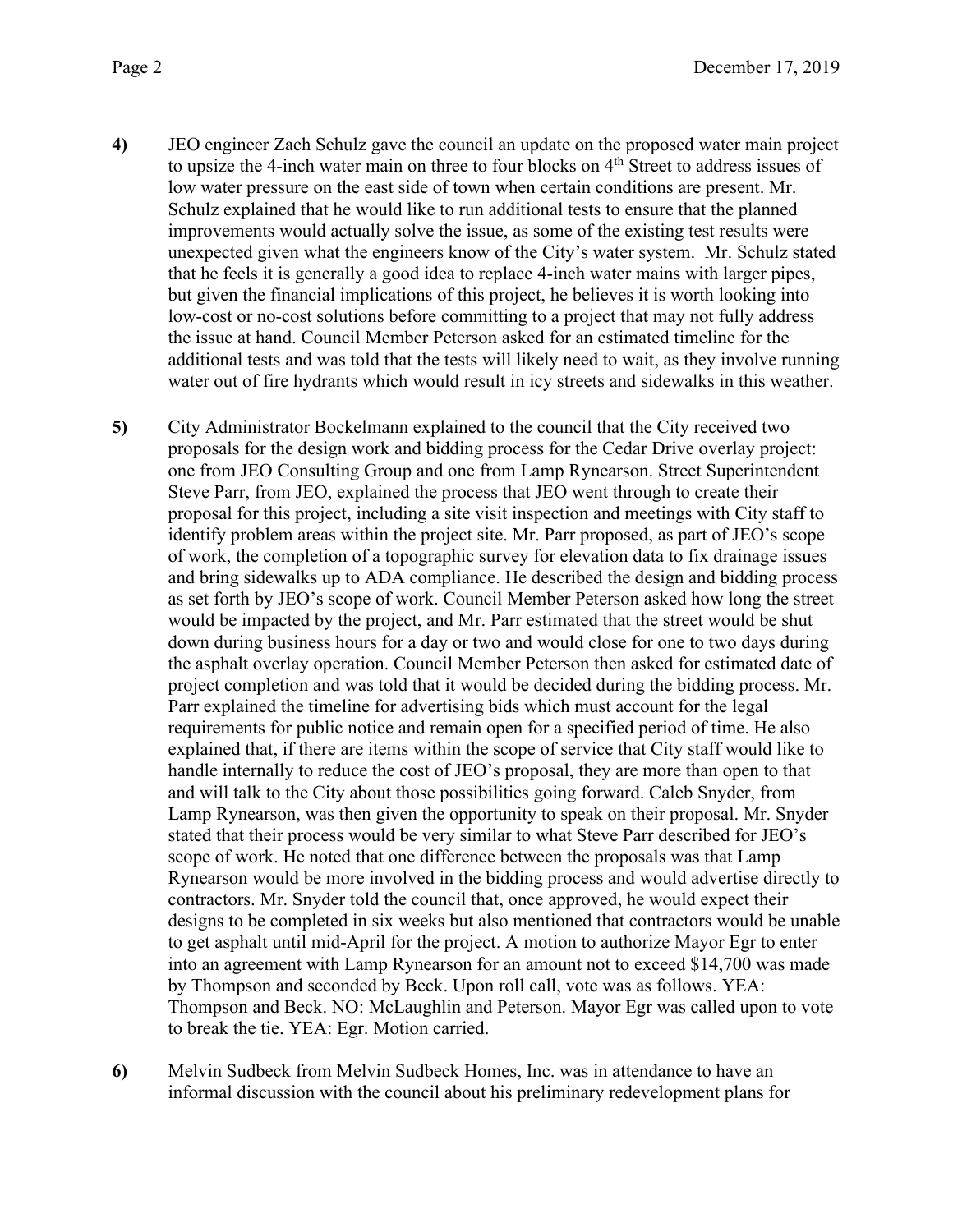approximately 70 acres just outside of the City's corporate limits. Mr. Sudbeck presented a plat map that illustrates the approximate 200 lots but told the council that these plans could be altered. Council Member Beck asked Mr. Sudbeck what areas would be considered blighted for this project, and Mr. Sudbeck replied that this has not yet been decided, as the blight study has not been started. He did note that the parcel he is considering redeveloping would have to be included in the blight area in order to utilize tax increment financing (TIF). Council Member Thompson asked Mr. Sudbeck if he would consider doing this project without TIF and was told that Mr. Sudbeck could not make the redevelopment work without it. The council and staff discussed the timeframe for this project and how long it would take for these homes to return to the regular tax rolls. The city administrator told the council that the first step of this process for the City would be to annex the parcel, which is currently in the City's extra-territorial jurisdiction (ETJ). He explained that the blight study agreement on the next agenda item would keep the process moving on this project, at the developer's cost, until the City receives the results of the utility infrastructure study, which will likely be in mid-January. Several residents expressed concerns about how the addition of 200 homes would affect existing utility infrastructure as well as the school district. Council Member Beck echoed this concern for how the schools would be impacted by the proposed project. Council Member Peterson asked the other council members if they want Yutan to see growth like Bennington or Gretna and asked them to consider what they want for the town long-term. Melvin Sudbeck explained that another reason that TIF is necessary for the proposed redevelopment is to help address some of the infrastructure costs that may be needed to combat low water pressure with this subdivision being proposed at the top of a hill. Allen Rowell, a Yutan resident, asked if the area surrounding the gas pipeline that runs through this property would be left as green space, and Mr. Sudbeck explained that they plan on platting larger lots in that area to ensure that no building occurs on top of the gas line.

- **7)** A motion to deny the proposed blight study agreement with Melvin Sudbeck Homes Inc. was made by Thompson and seconded by Beck. Upon roll call, vote was as follows. YEA: Thompson and Beck. NO: Peterson. ABSTAIN: McLaughlin. Motion carried.
- **8)** City Clerk-Treasurer Neukirch submitted the City of Yutan's occupation tax report to Mayor Egr and the Yutan City Council, pursuant to L.B. 445 and § 18-1208(5).
- **9)** City Administrator Bockelmann was asked whether he looked into similar local subdivisions as requested, and he explained that he had done so and that many of them do not have the sidewall height restriction like RS currently has. A motion to accept the third reading and approve Ordinance 751 was made by Thompson and seconded by McLaughlin. Upon roll call, vote was as follows. YEA: Thompson, Beck, McLaughlin, and Peterson. NO: None. Motion carried.
- **10)** The city administrator clarified that he checked with attorney to confirm that this is standard procedure for almost all municipalities and that the City already has statutory authority to place liens on properties with delinquent water bills through both state statues and City Code. Council Member Beck asked if damaged curb stops were going to be fixed and was assured that doing so is still a priority. The city administrator further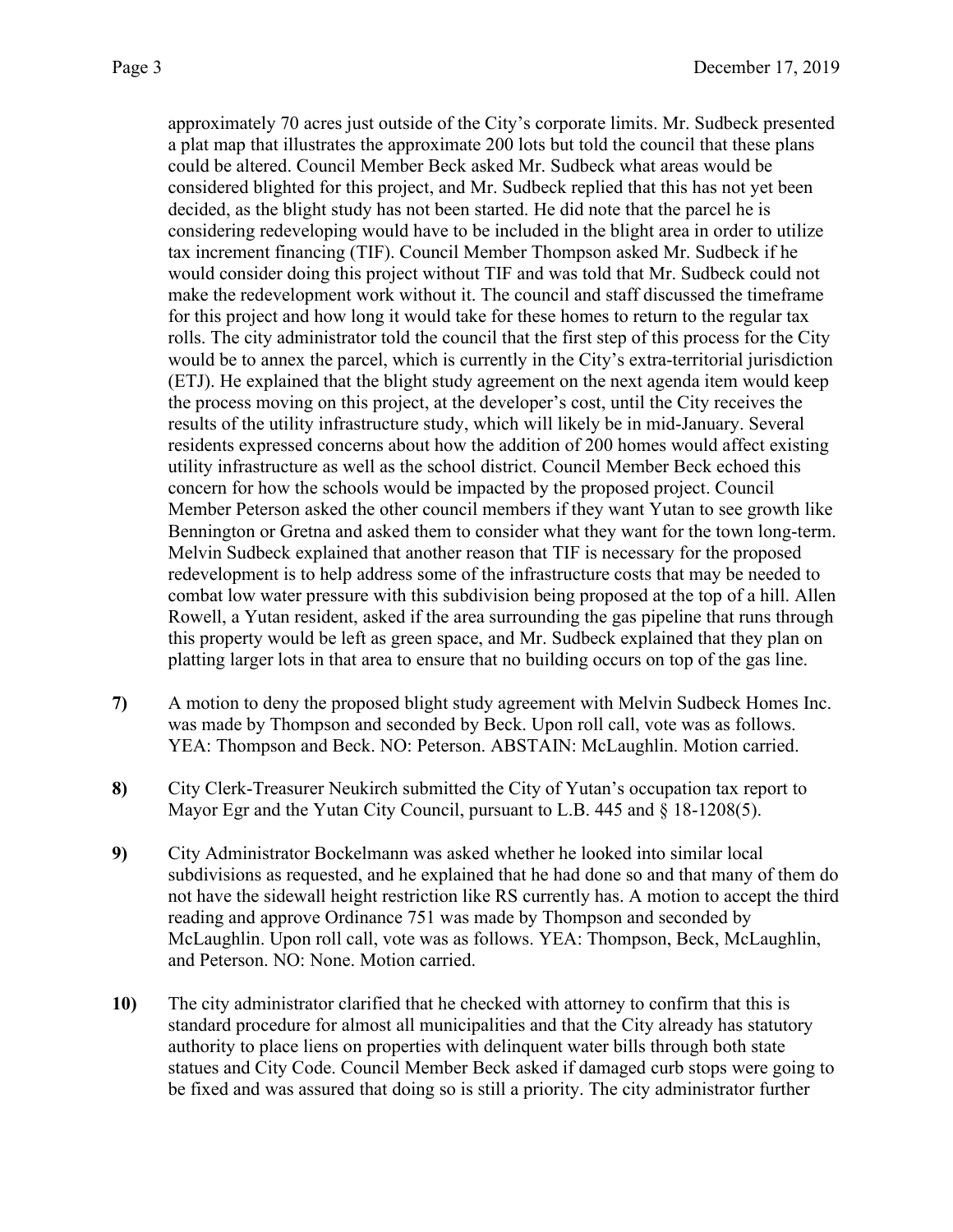explained that there would be a lengthy process of working with landlords and tenants to resolve any issues before a lien would ever be placed. A motion to approve the third reading and approve Ordinance 752 was made by Peterson and seconded by McLaughlin. Upon roll call, vote was as follows. YEA: McLaughlin, and Peterson. NO: Thompson and Beck. Mayor Egr was called upon to vote to break the tie. YEA: Egr. Motion carried.

- **11)** City Administrator Bockelmann explained that the purpose of this resolution is primarily to consolidate the City's fees across all departments. He also informed the council of proposed changes to fees charged for planning and zoning action, which haven't been updated since 2010 and are significantly lower than comparable municipalities in the area. He mentioned that these fees help recoup the costs for the City's engineers and lawyers to look over development documents and plans. Council Member Thompson asked why larger cities like Papillion were included in the comparison provided. The city administrator explained that the size of the municipality isn't always the most important factor to consider, as their fees are actually lower on average than smaller communities because larger communities typically have a City Engineer on staff to review planning and zoning requests. The council discussed the costs and processes of previous developments within the City. Council Member Thompson stated that he would like to see more research on planning and zoning fees before acting on this resolution. City Administrator Bockelmann reiterated that communities of similar size were accounted for when drafting these fees and that he feels an increase is warranted to recoup losses. Council Member Thompson suggested looking into a cost split with developers. City Administrator Bockelmann stated that a cost split would often result in higher costs to developers than the proposed fee structure. A motion to approve Resolution 2019-14 was made by Peterson, but there was no second. Motion failed. This resolution was tabled until next month's meeting. Council Member Thompson reiterated that he would like the city administrator to find more examples of similarly-sized municipalities to include in the comparison, and Council Member Peterson emphasized that any additional examples must be located near a large metropolitan area in order to be truly comparable to Yutan.
- **12)** The city administrator expressed his desire to formalize the agreement with the school district to utilize the City's skid loader. Council Member McLaughlin referred to the section of the agreement that requires the school to show proof of liability insurance and asked who would be responsible for paying for issues to the equipment caused by any neglect or abuse of equipment. Council Member Thompson stated that he had suggested the annual charge to the school district be \$2,500. They also discussed the possibility of charging an hourly rate or also requiring that City staff operate the equipment and charge for their time. A motion to approve Resolution 2019-15 with the addition of a provision for neglect or abuse of the equipment was made by McLaughlin and seconded by Peterson. Upon roll call, vote was as follows. YEA: Beck, McLaughlin, and Peterson. NO: Thompson. Motion carried.
- **13)** The city administrator pointed out the last-minute addition to the ordinance to increase the utility assistant's pay as decided in the previous meeting. City Administrator Bockelmann also noted the section that formalizes the City's policy on call-out pay for utility workers, which is a minimum of two hours' pay. Council Member Thompson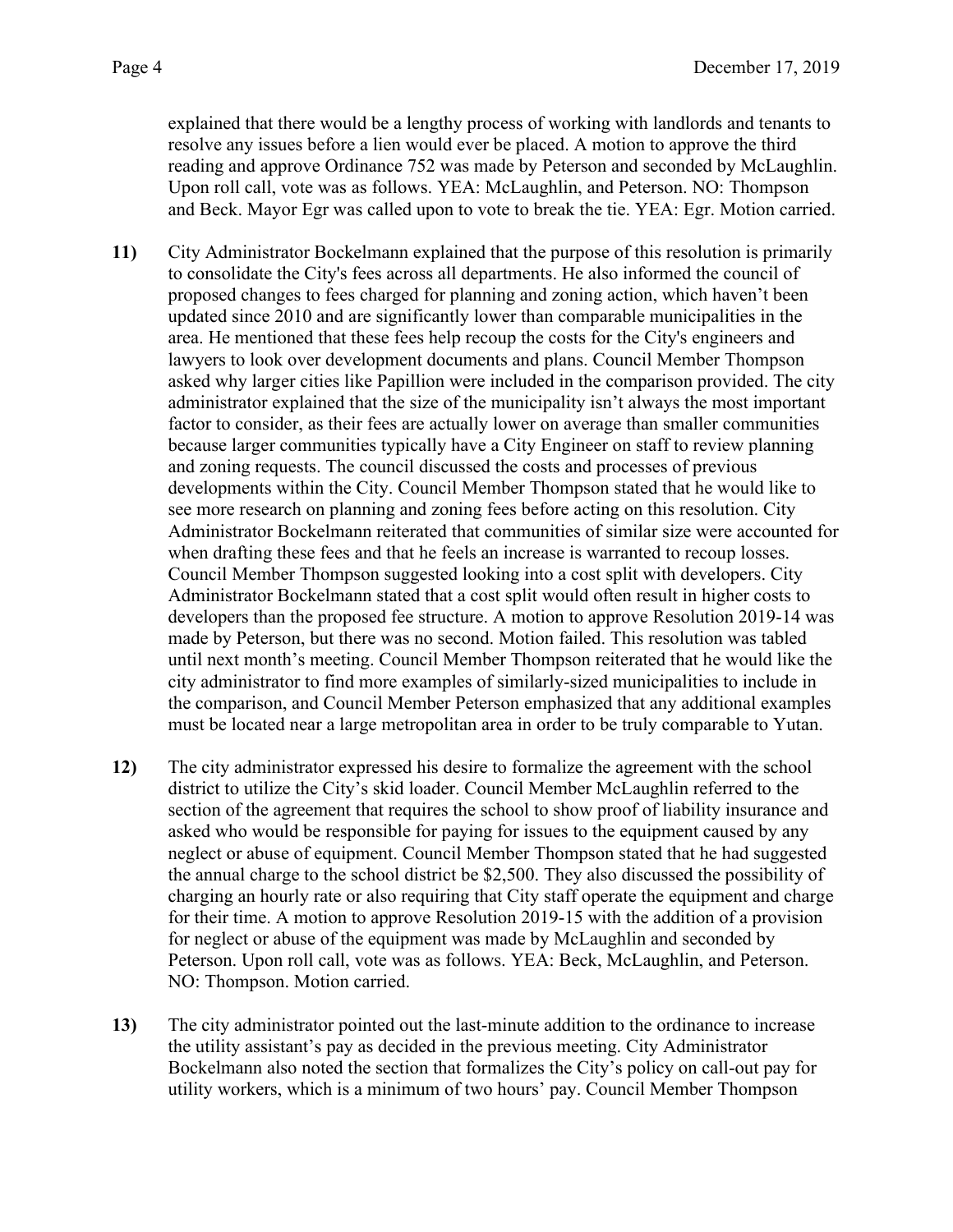stated that the call-out pay should be a minimum of two hours' pay at the employee's overtime rate, but other council members questioned whether employees could be paid their overtime rate without hitting forty hours in one work week. A motion to waive the three readings and approve Ordinance 755 was made by McLaughlin and seconded by Peterson. Upon roll call, vote was as follows. YEA: Thompson, Beck, McLaughlin, and Peterson. NO: None. Motion carried.

- **14)** City Administrator Bockelmann explained the proposed revisions to the council. He explained that these revisions were created by City staff working with the City Attorney's office. Mayor Egr mentioned that an employee was worried about the change in pay dates, and the city administrator clarified that staff has worked with that employee to ensure a smooth transition. A motion to adopt the proposed revisions to the employee handbook was made by Thompson and seconded by Peterson. Upon roll call, vote was as follows. YEA: Thompson, Beck, McLaughlin, and Peterson. NO: None. Motion carried.
- **15)** A motion to authorize retirement contributions to all full-time and council-appointed part-time employees was made by Thompson and seconded by Peterson. Upon roll call, vote was as follows. YEA: Thompson, Beck, McLaughlin, and Peterson. NO: None. Motion carried.
- **16)** Supervisor's reports were submitted.
- **17)** No council discussion was held.

Meeting adjourned at 8:51 p.m.

## **Reorganization meeting was opened by Mayor Egr at 8:51 p.m.**

- **1)** A motion to elect Jim McLaughlin as City Council President was made by Thompson and seconded by Peterson. Upon roll call, vote was as follows. YEA: Thompson, Beck, McLaughlin, and Peterson. NO: None. Motion carried.
- **2)** A motion to approve the Mayor's appointments of Cole Bockelmann as City Administrator and TIF Administrator; Katy Neukirch as City Clerk-Treasurer; Tim Hannan as Police Chief; Eric Wilke as Utility Superintendent, Building Inspector, and Floodplain Administrator; and Maureen Freeman-Caddy of Bromm, Lindahl, Freeman-Caddy, & Lausterer as City Attorney was made by McLaughlin and seconded by Peterson. Upon roll call, vote was as follows. YEA: Thompson, Beck, McLaughlin, and Peterson. NO: None. Motion carried.
- **3)** A motion to approve the council committee appointments of Johanna Peterson to "Parks and Recreation" and "Personnel and Finance," Jim McLaughlin to "Water, Sewer, Streets, and Equipment," Claude Beck to "Zoning, Building, and Industrial," and Matt Thompson to "Ordinances and Legal; Police" was made by McLaughlin and seconded by Peterson. Upon roll call, vote was as follows. YEA: Thompson, Beck, McLaughlin, and Peterson. NO: None. Motion carried.